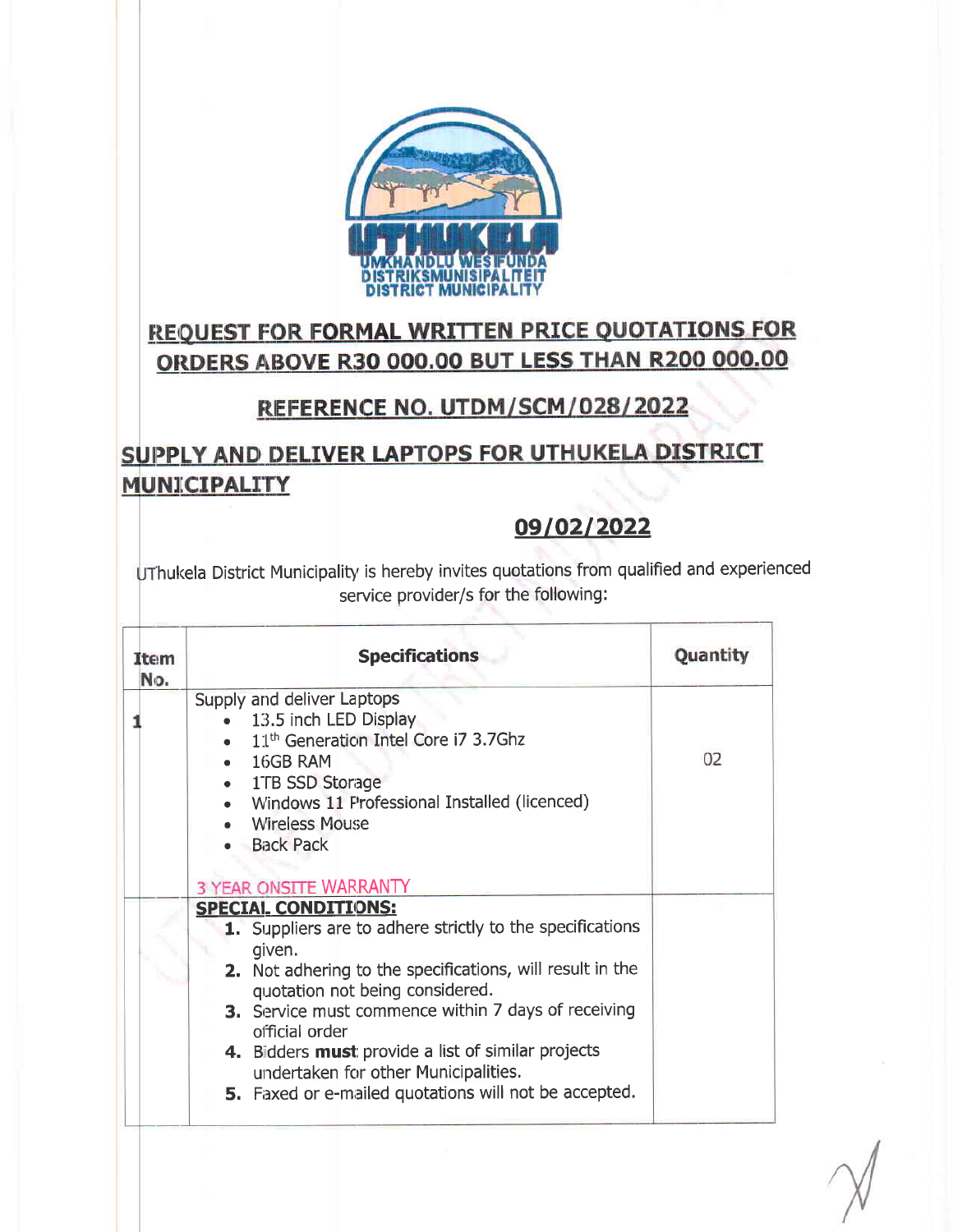#### **GENERAL CONDITIONS**

#### Quotations must be submitted using the official quotation form obtainable from the Supply Chain Management Unit office (Procurement) Room 51.

- 1. Sealed quotations outwardly marked: Ref. No. UTDM/SCM/028/2022: **Supply and Deliver Laptops for uthukela District Municipality must** be addressed to the **Municipal Manager** and placed in the Tender Box, 36 Lyell Street, Ladysmith, not later than 12H00 on Thursday 17 February 2022
- 2. MBD1, MBD4, MBD6.1, MBD6.2, MBD6.11 and MBD8 forms must be filled in and submitted **together with the quotation.**
- **3.** All Quotations will be evaluated on a point system in accordance with the provisions of the Preferential Procurement Policy Framework Act No. 5 of 2000 and the revised PREFERENTIAL PROCUREMENT REGULATIONS, 2017.
- 4. In terms of Regulation 6, the 80/20 preference point system will be applicable, with 80 points for Price and 20 Points for B-BBEE Status Level of Contribution.
- 5. Prices quoted must include value added tax, delivery charges and off-loading to the municipal premises.
- 6. Any quote will not necessary be accepted and the Council Reserves the Right to Accept the whole or any Part of Any quote.
- 7. Certified Copy of Sanas: B-BBEE Certificated or Proof of Exemption must be included in the Bid document.
- 8. A valid Pin certificate must be submitted together with the document.
- **9.** Prices altered by means of correction fluid will not be considered
- 10. Preference will be given to Database Suppliers
- 11.A current (30 days) Business and or Business Residential municipal account for all services must be included in the bid document, even outside the UThukela District Municipal boundaries. In case of leasing, the lease agreement must be submitted, indicating who is responsible for water, electricity & rates.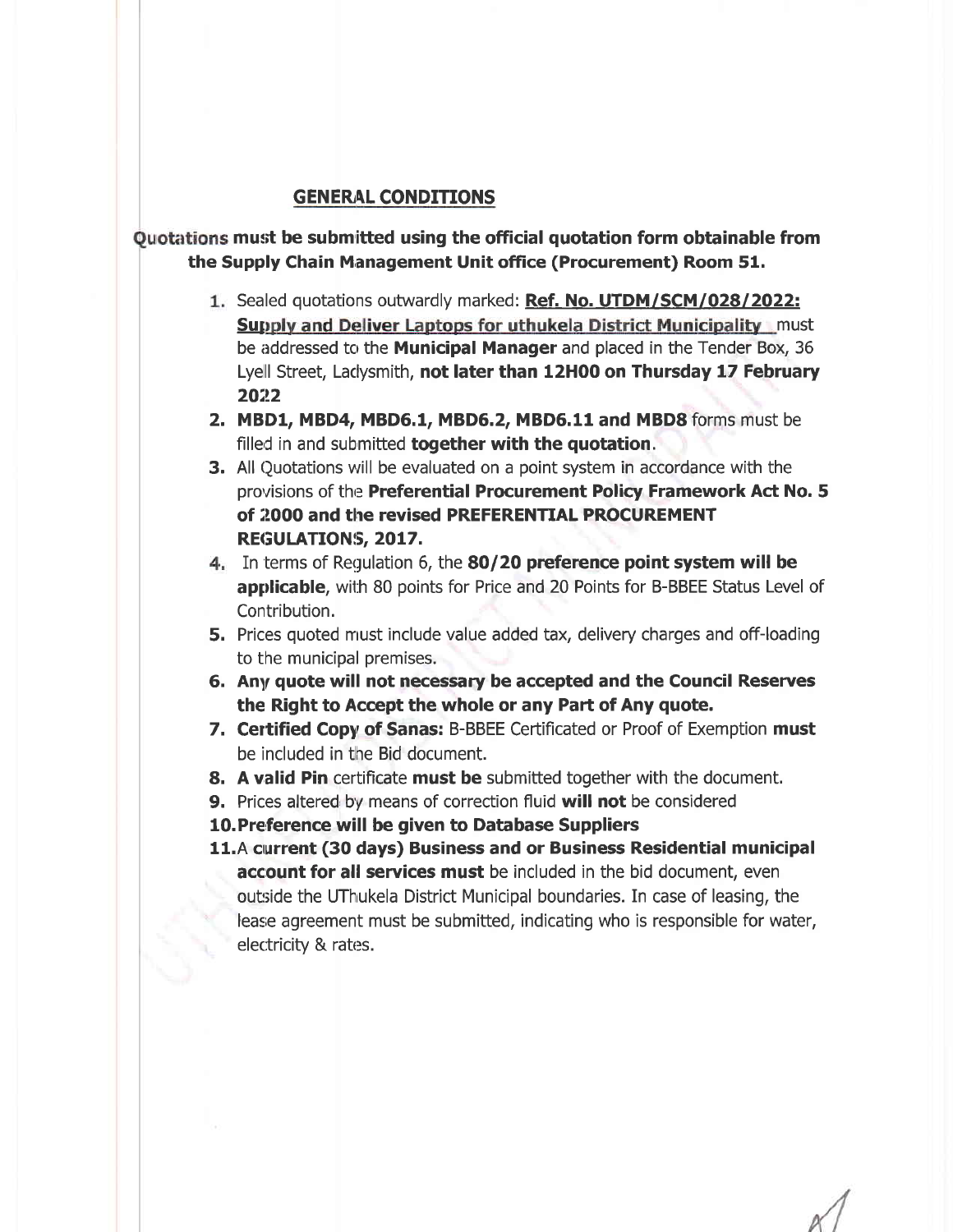12. Proof of registration, on the central supplier database for government. **13. Local Production and Content:** 

9.(1) An organ of state must, in the case of designated sectors, where in the award of tenders local production and content is of critical importance, advertise such tenders with a specific tendering condition that only locally produced goods, services or works or

Enquiries may be directed to: Mr.L Thwala

Tell: 072 564 0923

Reviewed by: Lwazi Ngwenya

**M SITHOLE** 

**MUNICIPAL MANAGER**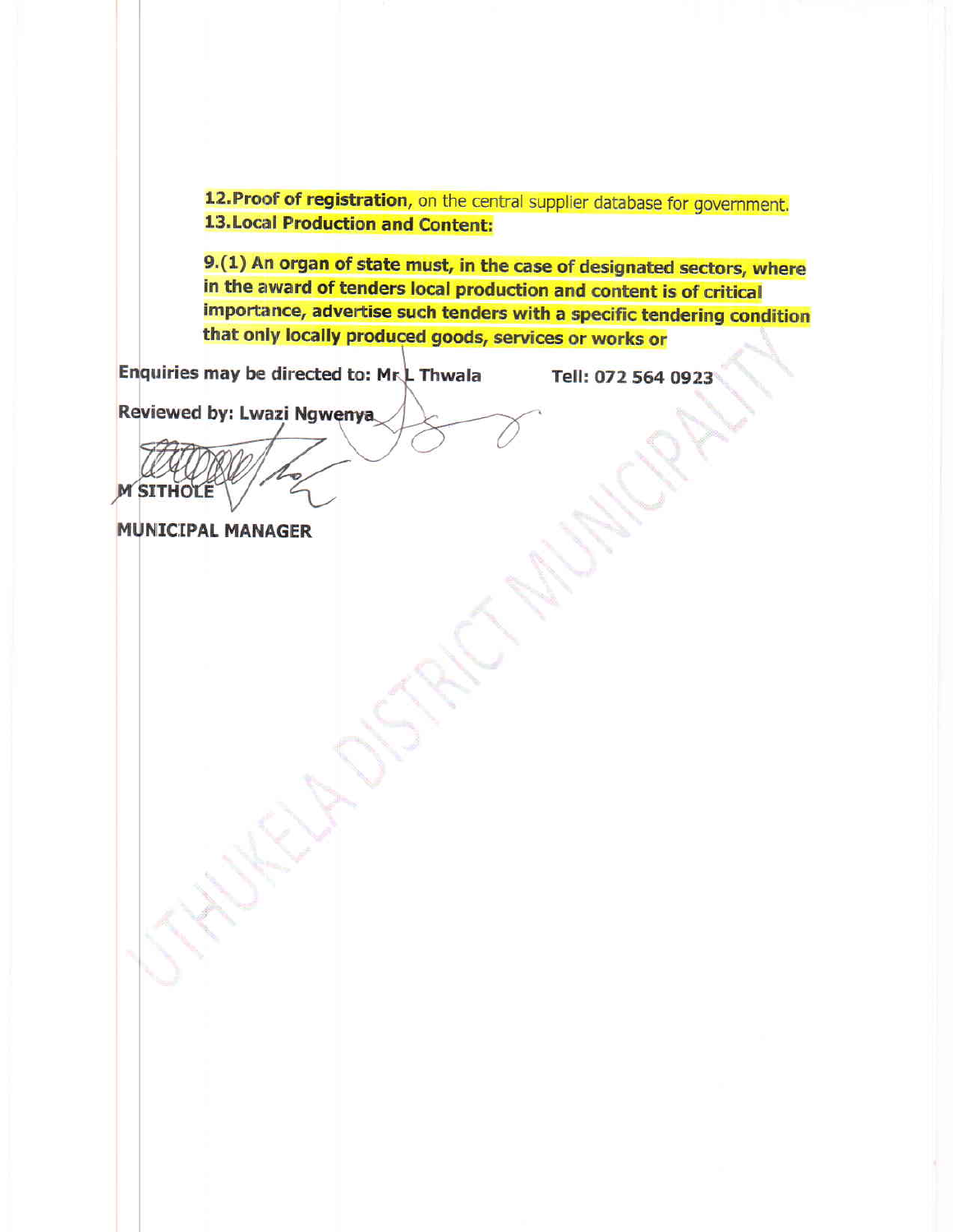

# **INVITATION FOR QUOTATIONS FOR ORDERS ABOVE R30 000.00 BUT LESS THAN R200 000.00**

#### REFERENCE NO. UTDM/SCM/028/2022

# SUPPLY AND DELIVER OFFICE EQUIPMENT FOR UTHUKELA **DISTRICT MUNICIPALITY**

| <b>SUPPLIER:</b>               |                                       |
|--------------------------------|---------------------------------------|
| <b>ADRESS:</b>                 | <b>TEL NO:</b><br><b>CELL NO:</b>     |
| <b>PREPARED FOR:</b>           | FAX NO:                               |
| UTHUKELA DISTRICT MUNICIPALITY |                                       |
| P O EOX 116                    |                                       |
| <b>LADYSMITH</b>               | <b>Compile Date: 10 February 2022</b> |

3370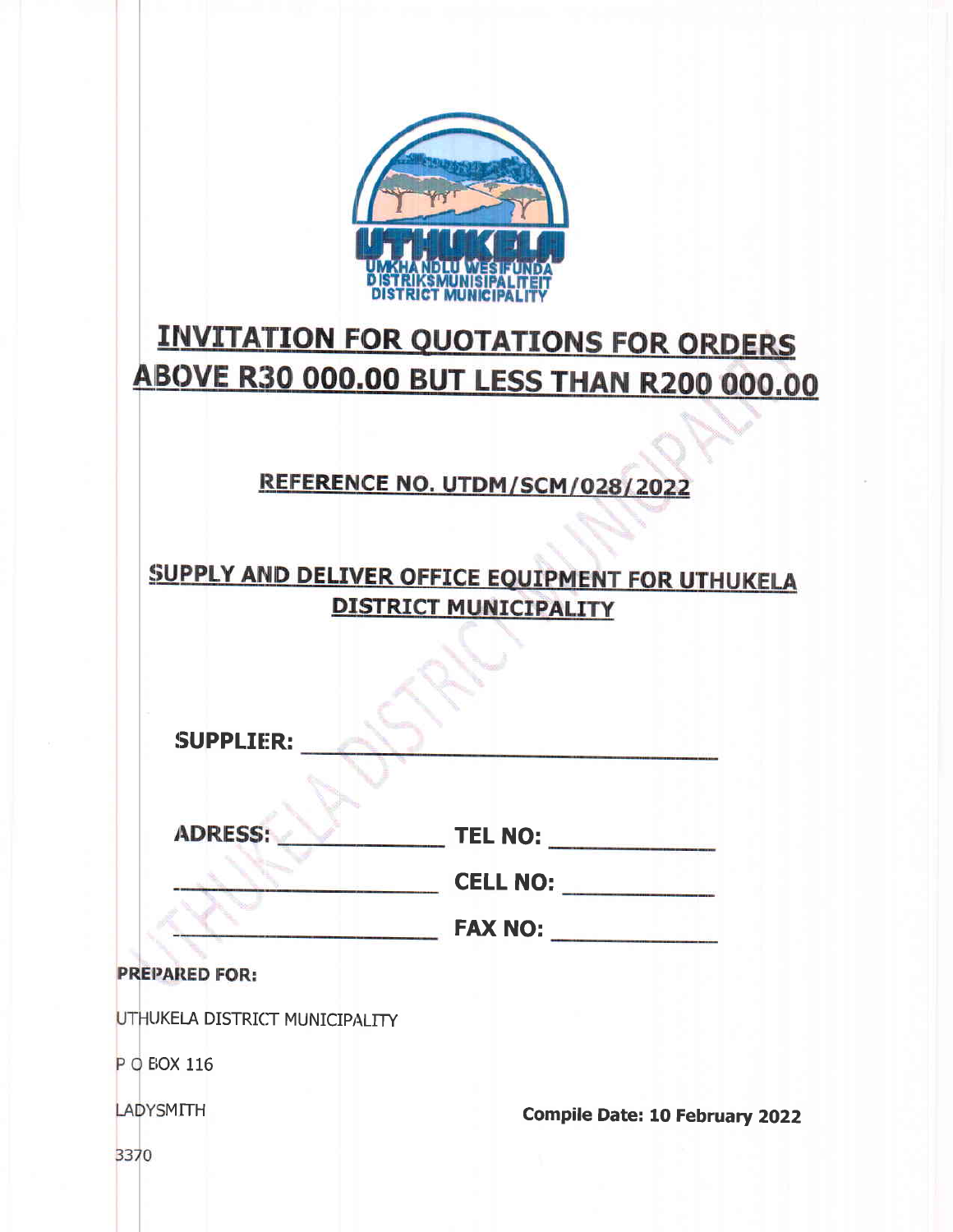## Quotations are hereby invited from suitable service provider to quote for the following:

#### Directorate: Call Centre and Disaster Manager

Contact Person: Mr L Thwala Tell: 072 564 0923

#### SPECIAL CONDITIONS:

- 1. Suppliers are to adhere strictly to the specifications given,
- **2.** Not adhering to the specifications, will result in the quotation not being considered.
- 3. Faxed or e-mailed quotations will not be accepted.

| <b>Item</b><br>No. | Specifications                                                                                                                                                                                                                                                             | Quantity | Unit<br>Price<br>R | <b>Total</b><br>Price<br>$\mathbb{R}$ |
|--------------------|----------------------------------------------------------------------------------------------------------------------------------------------------------------------------------------------------------------------------------------------------------------------------|----------|--------------------|---------------------------------------|
| 1.                 | Supply and deliver Laptops<br>13.5 inch LED Display<br>11 <sup>th</sup> Generation Intel Core i7<br>3.7Ghz<br>16GB RAM<br>1TB SSD Storage<br>Windows 11 Professional Installed<br>(licenced)<br><b>Wireless Mouse</b><br><b>Back Pack</b><br><b>3 YEAR ONSITE WARRANTY</b> | 02       |                    |                                       |
| <b>SUB TOTAL</b>   |                                                                                                                                                                                                                                                                            |          | R                  |                                       |
| 15                 | % VAT AMOUNT                                                                                                                                                                                                                                                               |          | $\mathsf{R}$       |                                       |
|                    | <b>TOTAL AMOUNT</b>                                                                                                                                                                                                                                                        |          | $\mathbf R$        |                                       |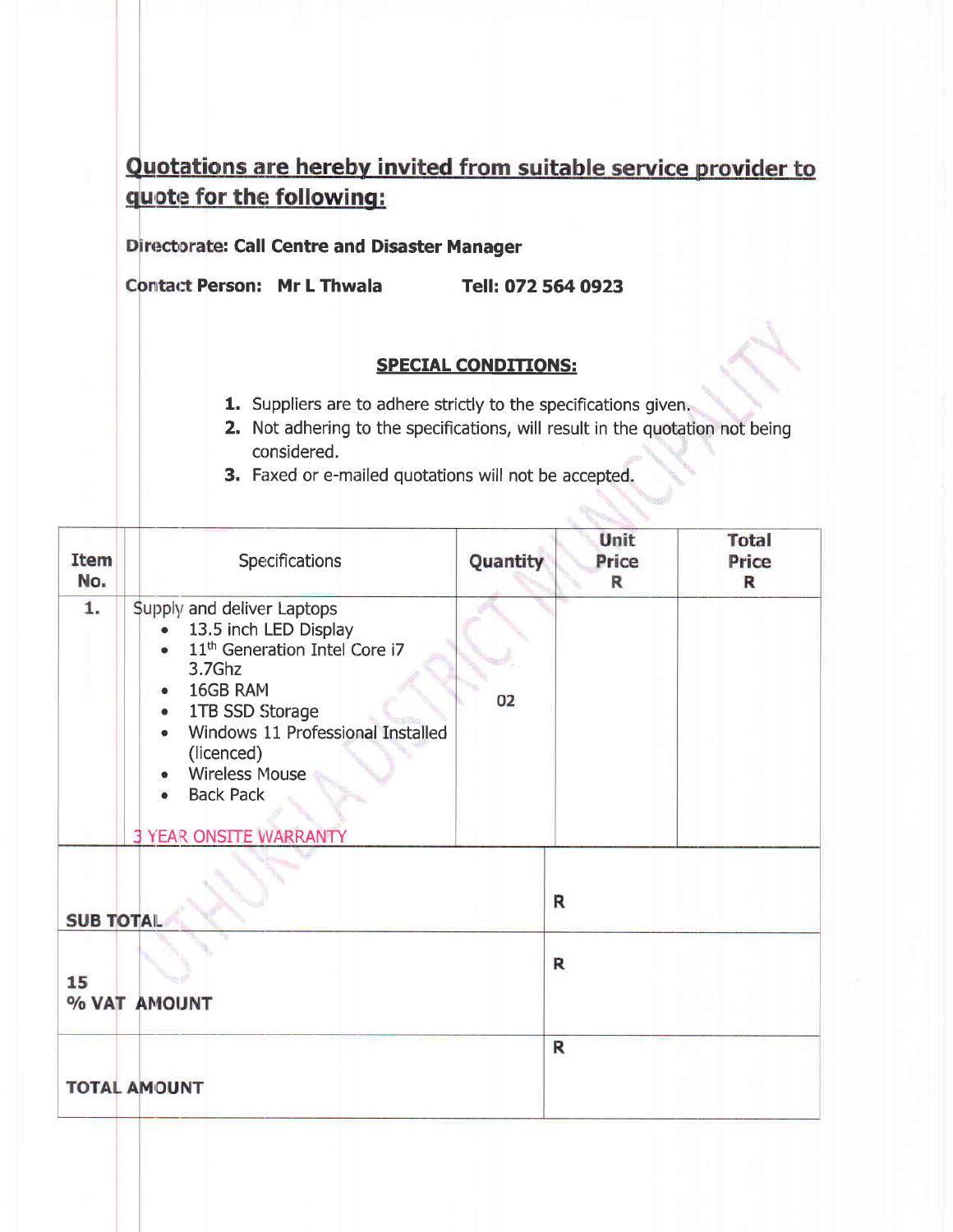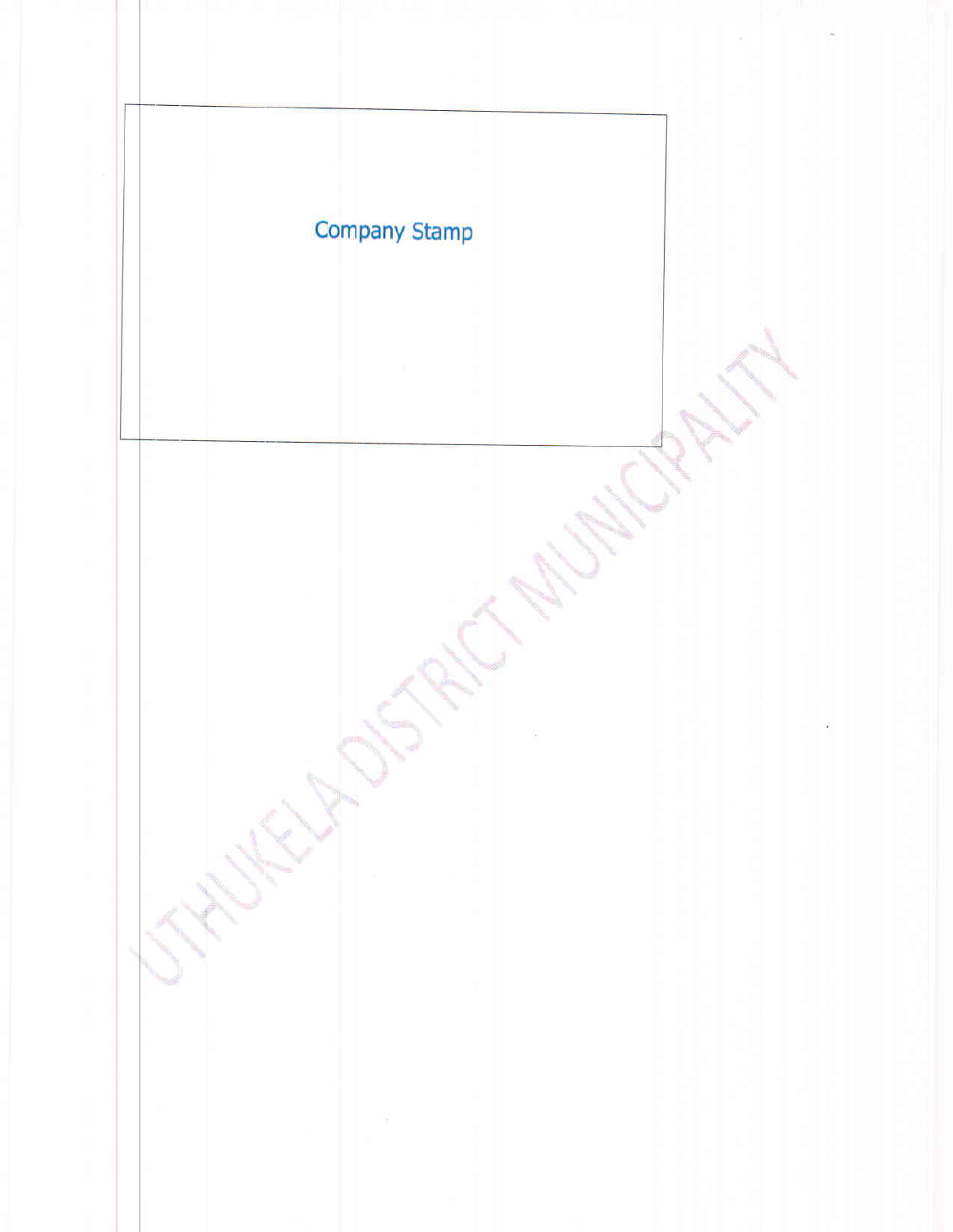# PART A<br>INVITATION TO BID

|                                                                                            | YOU ARE HEREBY INVITED TO BID FOR REQUIREMENTS OF THE (NAME OF MUNICIPAITY/ MUNICIPAL ENTITY)                                                               |                            |            |                                                                       |                                           |                      |                                                                                                         |
|--------------------------------------------------------------------------------------------|-------------------------------------------------------------------------------------------------------------------------------------------------------------|----------------------------|------------|-----------------------------------------------------------------------|-------------------------------------------|----------------------|---------------------------------------------------------------------------------------------------------|
| <b>BID NUMBER:</b>                                                                         | SCM/028/2022                                                                                                                                                | <b>CLOSING DATE:</b>       | 17/02/2022 |                                                                       |                                           | <b>CLOSING TIME:</b> | 12:00                                                                                                   |
| <b>DESCRIPTION</b>                                                                         |                                                                                                                                                             |                            |            |                                                                       |                                           |                      |                                                                                                         |
|                                                                                            | SUPPLY AND DELIVER LAPTOPS FOR UTHUKELA DISTRICT MUNICIPALITY<br>THE SUCCESSFUL BIDDER WILL BE REQUIRED TO FILL IN AND SIGN A WRITTEN CONTRACT FORM (MBD7). |                            |            |                                                                       |                                           |                      |                                                                                                         |
|                                                                                            | BID RESPONSE DOCUMENTS MAY BE DEPOSITED IN THE BID BOX                                                                                                      |                            |            |                                                                       |                                           |                      |                                                                                                         |
| SITUATED AT (STREET ADDRESS                                                                |                                                                                                                                                             |                            |            |                                                                       |                                           |                      |                                                                                                         |
| P.O. BOX 116                                                                               |                                                                                                                                                             |                            |            |                                                                       |                                           |                      |                                                                                                         |
| LADYSMITH                                                                                  |                                                                                                                                                             |                            |            |                                                                       |                                           |                      |                                                                                                         |
| 3370                                                                                       |                                                                                                                                                             |                            |            |                                                                       |                                           |                      |                                                                                                         |
| OR                                                                                         |                                                                                                                                                             |                            |            |                                                                       |                                           |                      |                                                                                                         |
| <b>36 LYELL STREET</b>                                                                     |                                                                                                                                                             |                            |            |                                                                       |                                           |                      |                                                                                                         |
| LADYSMITH                                                                                  |                                                                                                                                                             |                            |            |                                                                       |                                           |                      |                                                                                                         |
| 3370                                                                                       |                                                                                                                                                             |                            |            |                                                                       |                                           |                      |                                                                                                         |
| <b>SUPPLIER INFORMATION</b>                                                                |                                                                                                                                                             |                            |            |                                                                       |                                           |                      |                                                                                                         |
| NAME OF BIDDER                                                                             |                                                                                                                                                             |                            |            |                                                                       |                                           |                      |                                                                                                         |
| POSTAL ADDRESS                                                                             |                                                                                                                                                             |                            |            |                                                                       |                                           |                      |                                                                                                         |
| STREET ADDRESS                                                                             |                                                                                                                                                             |                            |            |                                                                       |                                           |                      |                                                                                                         |
| <b>TELEPHONE NUMBER</b>                                                                    |                                                                                                                                                             | CODE                       |            |                                                                       | NUMBER                                    |                      |                                                                                                         |
| <b>CELLPHONE NUMBER</b>                                                                    |                                                                                                                                                             |                            |            |                                                                       |                                           |                      |                                                                                                         |
| <b>FACSIMILE NUMBER</b>                                                                    |                                                                                                                                                             | CODE                       |            |                                                                       | <b>NUMBER</b>                             |                      |                                                                                                         |
| E-MAIL ADDRESS                                                                             |                                                                                                                                                             |                            |            |                                                                       |                                           |                      |                                                                                                         |
| VAT REGISTRATION NUMBER                                                                    |                                                                                                                                                             |                            |            |                                                                       |                                           |                      |                                                                                                         |
| TAX COMPLIANCE STATUS                                                                      |                                                                                                                                                             | TCS PIN:                   |            | <b>OR</b>                                                             | CSD No:                                   |                      |                                                                                                         |
| B-BBEE STATUS LEVEL VERIFICATION<br><b>CERTIFICATE</b><br>[TICK APPLICABLE BOX]            |                                                                                                                                                             | Yes                        |            | <b>AFFIDAVIT</b>                                                      | <b>B-BBEE STATUS</b><br>LEVEL SWORN       | $\Box$ Yes           |                                                                                                         |
|                                                                                            |                                                                                                                                                             | $\Box$ No                  |            |                                                                       |                                           | $\Box$ No            | [A B-BBEE STATUS LEVEL VERIFICATION CERTIFICATE/ SWORN AFFIDAVIT (FOR EMES & QSEs) MUST BE SUBMITTED IN |
|                                                                                            | ORDER TO QUALIFY FOR PREFERENCE POINTS FOR B-BBEEJ                                                                                                          |                            |            |                                                                       |                                           |                      |                                                                                                         |
| ARE YOU THE ACCREDITED<br>REPRESENTATIVE IN SOUTH AFRICA<br>FOR THE GOODS /SERVICES /WORKS |                                                                                                                                                             | $\Box$ Yes<br>$\square$ No |            | ARE YOU A FOREIGN<br><b>BASED SUPPLIER FOR</b><br>THE GOODS /SERVICES |                                           | $\Box$ Yes           | $\Box$ No                                                                                               |
| OFFERED?                                                                                   |                                                                                                                                                             | [IF YES ENCLOSE PROOF]     |            |                                                                       | <b><i>NORKS OFFERED?</i></b>              |                      | [IF YES, ANSWER PART B:3 ]                                                                              |
|                                                                                            |                                                                                                                                                             |                            |            |                                                                       |                                           |                      |                                                                                                         |
| TOTAL NUMBER OF ITEMS OFFERED                                                              |                                                                                                                                                             |                            |            |                                                                       | <b>TOTAL BID PRICE</b>                    | R                    |                                                                                                         |
| SIGNATURE OF BIDDER                                                                        |                                                                                                                                                             |                            |            | DATE                                                                  |                                           |                      |                                                                                                         |
| CAPACITY UNDER WHICH THIS BID IS<br><b>SIGNED</b>                                          |                                                                                                                                                             |                            |            |                                                                       |                                           |                      |                                                                                                         |
|                                                                                            | BIDDING PROCEDURE ENQUIRIES MAY BE DIRECTED TO:                                                                                                             |                            |            |                                                                       | TECHNICAL INFORMATION MAY BE DIRECTED TO: |                      |                                                                                                         |
| <b>DEPARTMENT</b>                                                                          |                                                                                                                                                             |                            |            | CONTACT PERSON                                                        |                                           |                      |                                                                                                         |
| CONTACT PERSON                                                                             |                                                                                                                                                             |                            |            | <b>TELEPHONE NUMBER</b>                                               |                                           |                      |                                                                                                         |
| TELEPHONE NUMBER                                                                           |                                                                                                                                                             |                            |            | <b>FACSIMILE NUMBER</b>                                               |                                           |                      |                                                                                                         |
| <b>FACSIMILE NUMBER</b>                                                                    |                                                                                                                                                             |                            |            | E-MAIL ADDRESS                                                        |                                           |                      |                                                                                                         |
| E-MAIL ADDRESS                                                                             |                                                                                                                                                             |                            |            |                                                                       |                                           |                      |                                                                                                         |